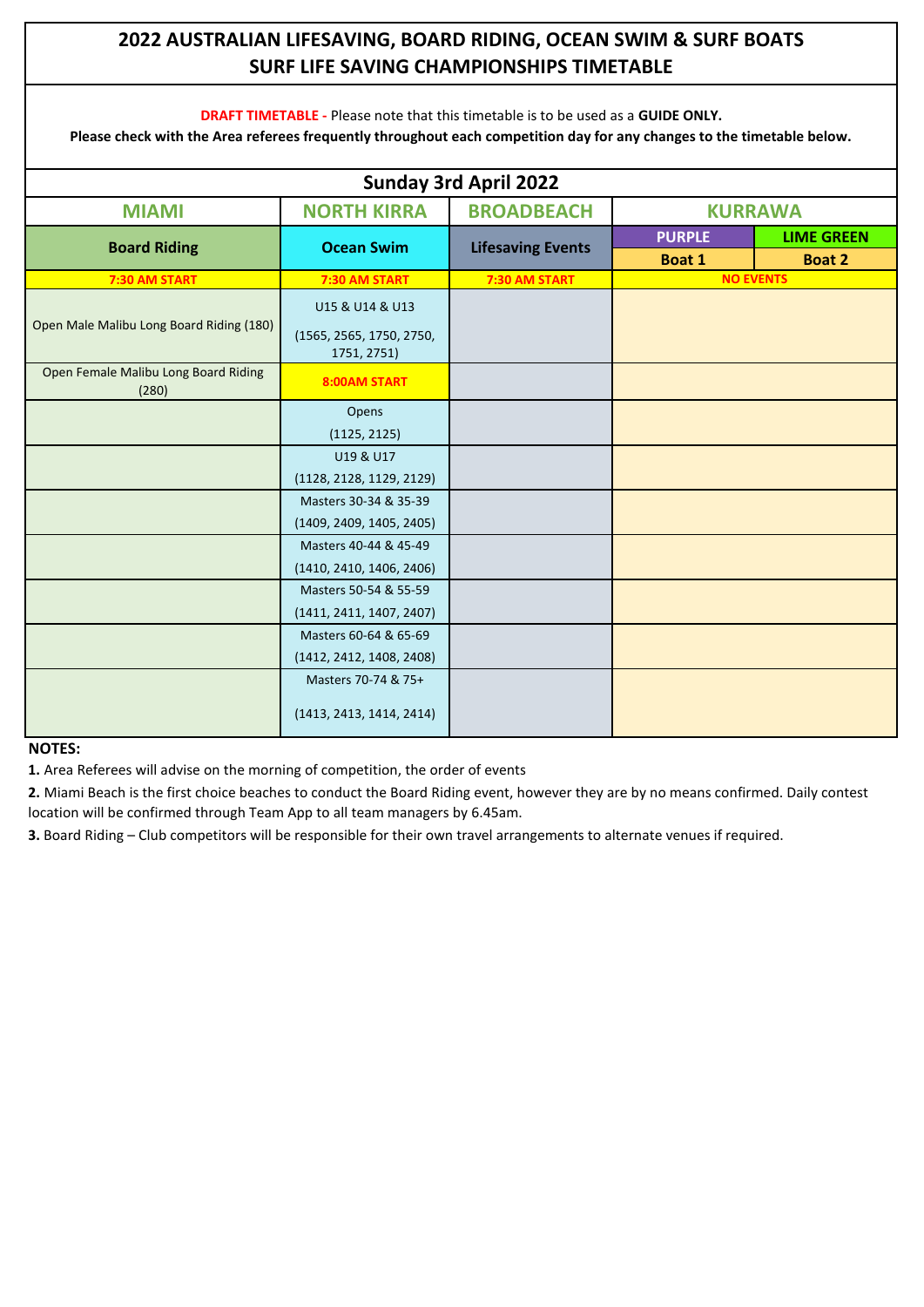**MIAMI BROADBEACH PURPLE LIME GREEN Boat 1 Boat 2 7:30 AM START 8:15 AM START** Open Male & Female Surf Board Riding (175, 275) U19 Male & Female Surf Board Riding Champion Lifesaver All Age Groups (U14, U15, U17, U19, Open, 30-39, 40-49, 50+) (176, 276) (1117, 1118, 1119, 2117, 2118, 2119, 1120, 1121, 2120, 2121, 1382, 1383, **KURRAWA Lifesaving Events DRAFT TIMETABLE -** Please note that this timetable is to be used as a **GUIDE ONLY. Please check with the Area referees frequently throughout each competition day for any changes to the timetable below. NO EVENTS Monday 4th April 2022 Board Riding** *Report Time: 6:30am - Kurrawa Sprint Track* 

# **NOTES:**

U17 Male & Female Surf Board Riding (177, 277) *Boardriding Event Order TBC*

**1.** Area Referees will advise on the morning of competition, the order of events

**2.** Miami Beach is the first choice beaches to conduct the Board Riding event, however they are by no means

2382, 2383)

3. Board Riding – Club competitors will be responsible for their own travel arrangements to alternate venues if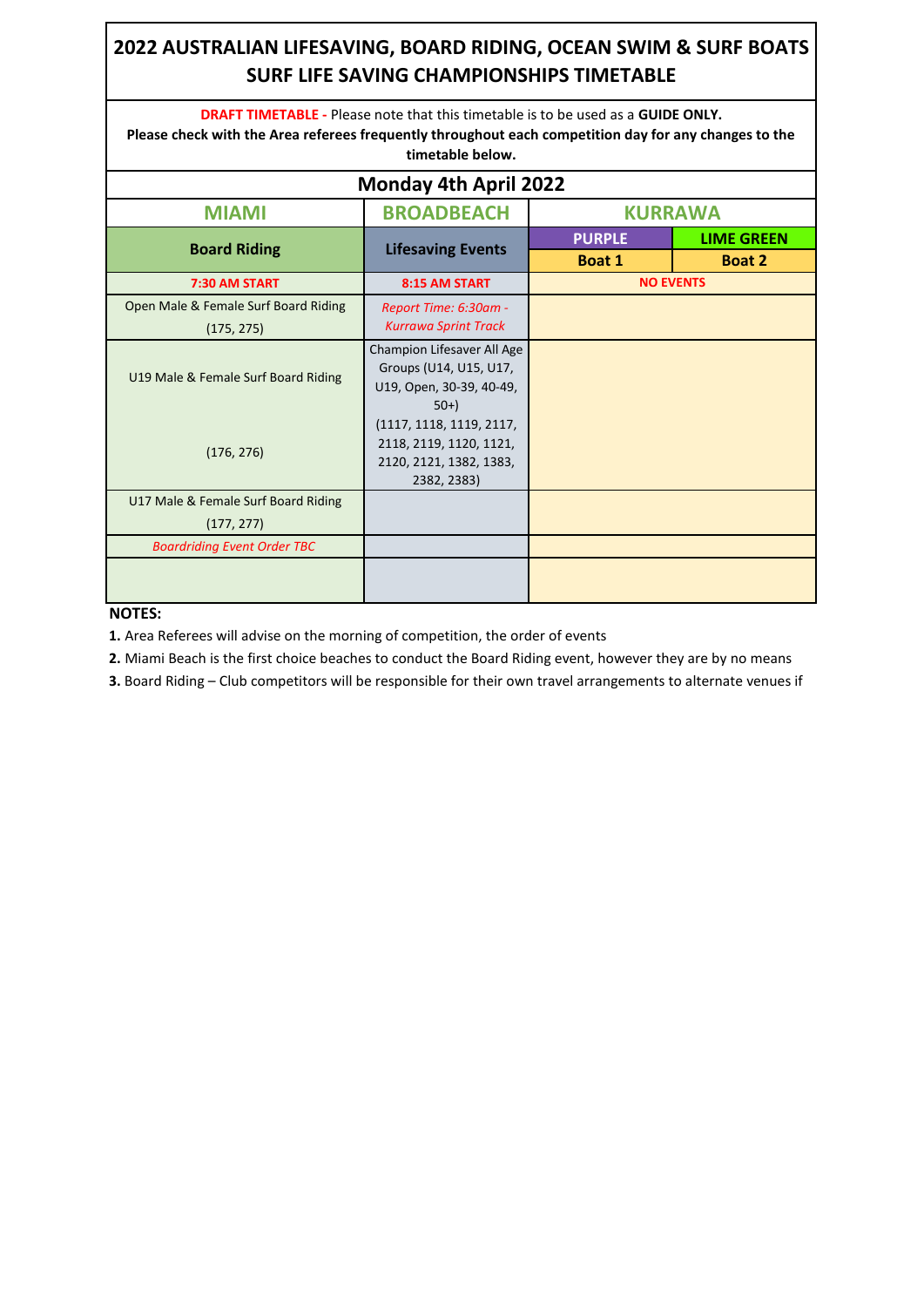**MIAMI BROADBEACH PURPLE LIME GREEN Boat 1 Boat 2** Open Male & Female Surf Board Riding (175, 275) U19 Male & Female Surf Board Riding Champion Patrol - U17 and Open (176, 276) (3113, 3115) U17 Male & Female Surf Board Riding (177, 277) U15 Male & Female Surf Board Riding (178, 278) **NO EVENTS KURRAWA DRAFT TIMETABLE -** Please note that this timetable is to be used as a **GUIDE ONLY. Please check with the Area referees frequently throughout each competition day for any changes to the timetable below. Tuesday 5th April 2022 Board Riding Lifesaving Events 7:30 AM START 7:30 AM START** Report Time: 7:00am Competitors and Patients U14 Male & Female Surf Board Riding (179, 279)

#### **NOTES:**

*Boardriding Event Order TBC*

**1.** Area Referees will advise on the morning of competition, the order of events

**2.** Miami Beach is the first choice beaches to conduct the Board Riding event, however they are by no means confirmed. Daily contest location will be confirmed through Team App to all team managers by 6.45am.

**3.** Board Riding – Club competitors will be responsible for their own travel arrangements to alternate venues if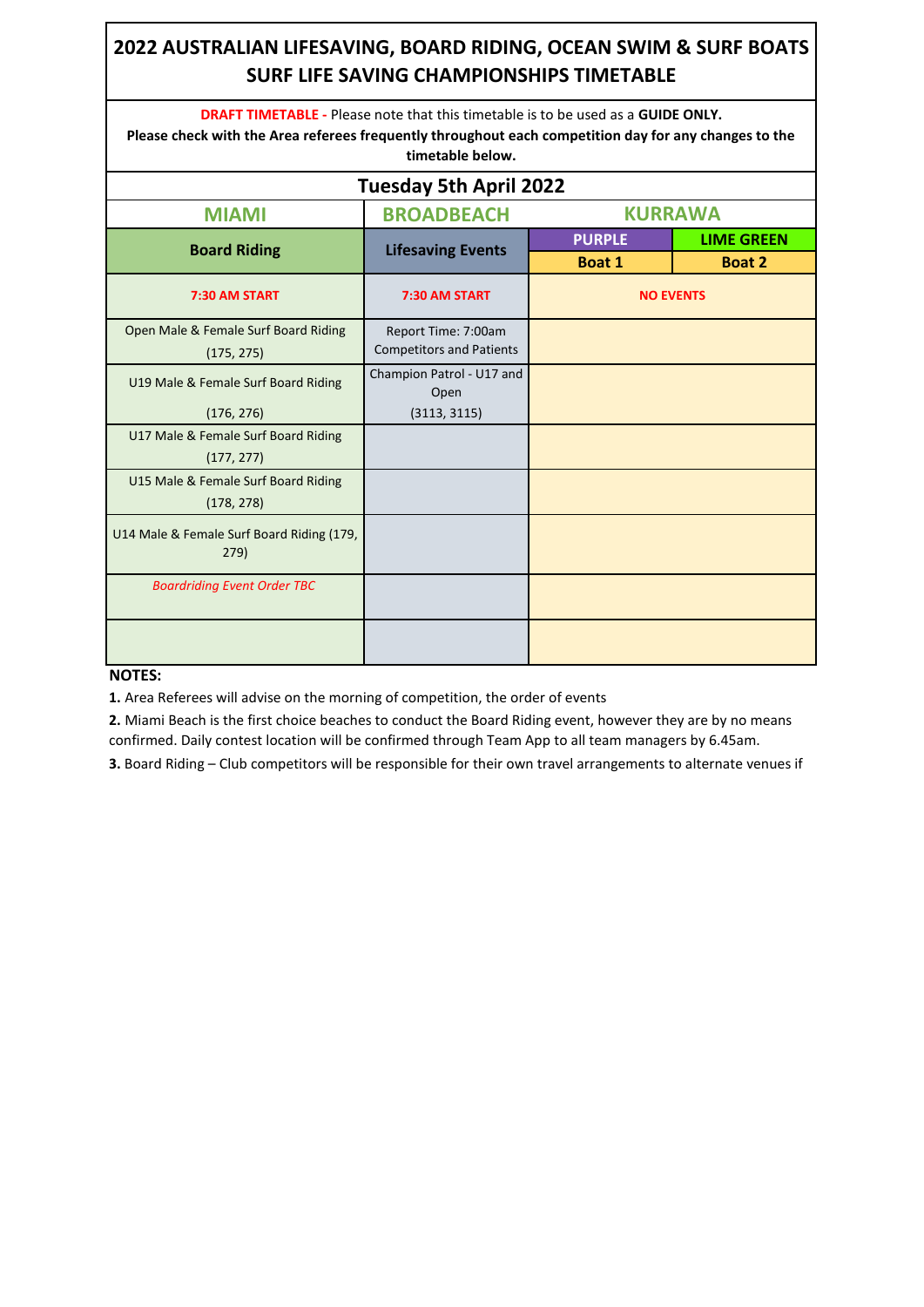**DRAFT TIMETABLE -** Please note that this timetable is to be used as a **GUIDE ONLY. Please check with the Area referees frequently throughout each competition day for any changes to the timetable below.**

| <b>Wednesday 6th April 2022</b>                   |                                 |                                           |                                                                         |
|---------------------------------------------------|---------------------------------|-------------------------------------------|-------------------------------------------------------------------------|
| <b>MIAMI</b>                                      | <b>BROADBEACH</b>               | <b>KURRAWA</b>                            |                                                                         |
| <b>Board Riding</b>                               | <b>Lifesaving Events</b>        | <b>PURPLE</b>                             | <b>LIME GREEN</b>                                                       |
|                                                   |                                 | <b>Boat 1</b>                             | <b>Boat 2</b>                                                           |
| 7:30 AM START                                     | 8:00 AM START                   | 8:00 AM START                             |                                                                         |
|                                                   | Report Time: 7:00am             | 7:30AM Marshall                           |                                                                         |
| U13 Male Surf Board Riding (177)                  | <b>Competitors and Patients</b> |                                           | Rounds and Finals and order of events to be<br>confirmed by the referee |
| U13 Female Surf Board Riding (277)                | U15 Mixed First Aid<br>(3108)   | 160 yrs Male<br>(1265)                    |                                                                         |
| U14 Male & Female Surf Board Riding (179,<br>279) |                                 | 160 yrs Female<br>(2265)                  |                                                                         |
| U15 Male & Female Surf Board Riding (178,<br>278) |                                 |                                           | 180 yrs Male<br>(1266)                                                  |
|                                                   |                                 | 180 yrs Female<br>(2266)                  |                                                                         |
| <b>Boardriding Team Events TBC</b>                |                                 |                                           | 200 yrs Male                                                            |
|                                                   |                                 | (1267)                                    |                                                                         |
|                                                   |                                 | 200 yrs Female                            |                                                                         |
|                                                   |                                 | (2267)                                    |                                                                         |
|                                                   |                                 | 220 yrs Male                              |                                                                         |
|                                                   |                                 | (1268)<br>220 yrs Female                  |                                                                         |
|                                                   |                                 |                                           |                                                                         |
|                                                   |                                 |                                           | (2268)<br>240 yrs Male                                                  |
|                                                   |                                 |                                           |                                                                         |
|                                                   |                                 | (1269)<br>240 yrs Female                  |                                                                         |
|                                                   |                                 |                                           | (2269)                                                                  |
|                                                   |                                 | 260 yrs Male                              |                                                                         |
|                                                   |                                 |                                           | (1270)                                                                  |
|                                                   |                                 | 260 yrs Female                            |                                                                         |
|                                                   |                                 | (2270)                                    |                                                                         |
|                                                   |                                 | <b>Open Male Short Course</b>             |                                                                         |
|                                                   |                                 | (1135)                                    |                                                                         |
|                                                   |                                 | <b>Open Female Short Course</b><br>(2135) |                                                                         |
|                                                   |                                 |                                           |                                                                         |
|                                                   |                                 |                                           |                                                                         |
|                                                   |                                 |                                           |                                                                         |

#### **NOTES:**

**1.** Area Referees will advise on the morning of competition, the order of events

**2.** Miami Beach is the first choice beaches to conduct the Board Riding event, however they are by no means confirmed. Daily contest location will be confirmed through Team App to all team managers by 6.45am.

**3.** Board Riding – Club competitors will be responsible for their own travel arrangements to alternate venues if required.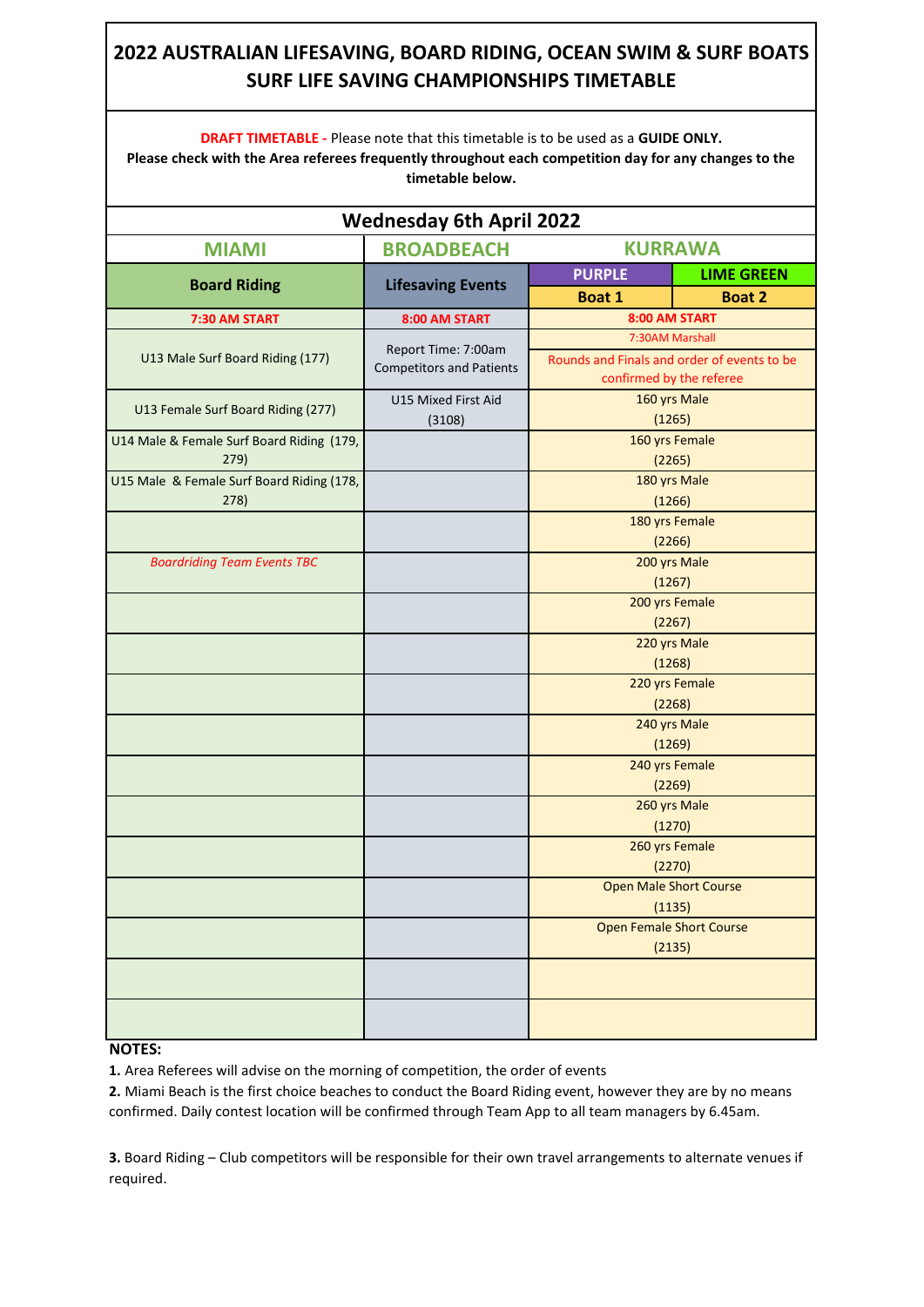| <b>DRAFT TIMETABLE</b> - Please note that this timetable is to be used as a <b>GUIDE ONLY.</b><br>Please check with the Area referees frequently throughout each competition day for any changes to the<br>timetable below. |                                                        |                                                 |                   |  |
|-----------------------------------------------------------------------------------------------------------------------------------------------------------------------------------------------------------------------------|--------------------------------------------------------|-------------------------------------------------|-------------------|--|
| <b>Thursday 7th April 2022</b>                                                                                                                                                                                              |                                                        |                                                 |                   |  |
| <b>MIAMI</b>                                                                                                                                                                                                                | <b>BROADBEACH</b>                                      | <b>KURRAWA</b>                                  |                   |  |
| <b>Board Riding</b>                                                                                                                                                                                                         | <b>Lifesaving Events</b>                               | <b>PURPLE</b>                                   | <b>LIME GREEN</b> |  |
|                                                                                                                                                                                                                             |                                                        | <b>Boat 1</b>                                   | <b>Boat 2</b>     |  |
| 8:00 AM START                                                                                                                                                                                                               | 8:00 AM START                                          | 8:00 AM START                                   |                   |  |
| Board Riding Events not completed on                                                                                                                                                                                        | Report Time: 7:00am<br><b>Competitors and Patients</b> | 7:30AM Marshall                                 |                   |  |
| Wednesday will be conducted today                                                                                                                                                                                           |                                                        | Lifesaver Relay - Heats                         |                   |  |
|                                                                                                                                                                                                                             |                                                        | (345)                                           |                   |  |
| <b>Masters Short Board Riding</b>                                                                                                                                                                                           | Open Mixed First Aid                                   | Round Robin stage and the order of events to be |                   |  |
| (1322, 1323, 1387, 1390, 1391, 2322, 2323,                                                                                                                                                                                  | (3105)                                                 | confirmed by the referee for the following      |                   |  |
| 2387, 2390, 2391)                                                                                                                                                                                                           |                                                        | divisions                                       |                   |  |
| <b>Masters Long Board Riding</b>                                                                                                                                                                                            |                                                        | <b>Male Reserve</b>                             |                   |  |
| (1320, 1321, 1386, 1388, 1389, 2320, 2321,<br>2386, 2388, 2389)                                                                                                                                                             |                                                        | (149)                                           |                   |  |
|                                                                                                                                                                                                                             |                                                        | <b>Female Reserve</b>                           |                   |  |
|                                                                                                                                                                                                                             |                                                        | (249)                                           |                   |  |
|                                                                                                                                                                                                                             |                                                        | <b>Under 23 Male</b>                            |                   |  |
|                                                                                                                                                                                                                             |                                                        | (150)                                           |                   |  |
|                                                                                                                                                                                                                             |                                                        | Under 23 Female                                 |                   |  |
|                                                                                                                                                                                                                             |                                                        | (250)                                           |                   |  |
|                                                                                                                                                                                                                             |                                                        |                                                 |                   |  |

#### **NOTES:**

**1.** Area Referees will advise on the morning of competition, the order of events

**2.** Miami Beach is the first choice beaches to conduct the Board Riding event, however they are by no means confirmed. Daily contest location will be confirmed through Team App to all team managers by 6.45am.

**3.** Board Riding – Club competitors will be responsible for their own travel arrangements to alternate venues if required.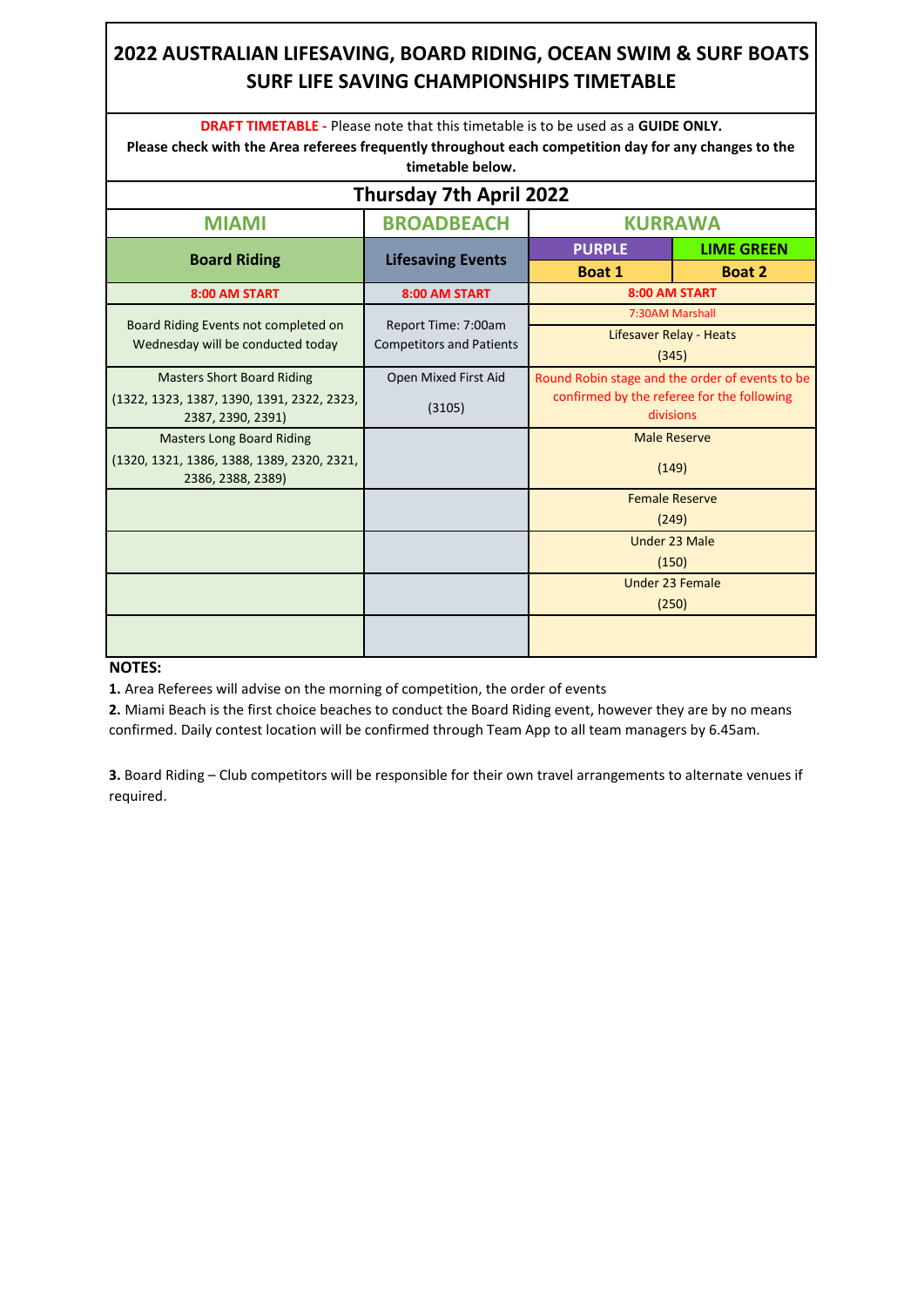**DRAFT TIMETABLE -** Please note that this timetable is to be used as a **GUIDE ONLY. Please check with the Area referees frequently throughout each competition day for any changes to the timetable below.**

| Friday 8th April 2022                                                    |                                                        |                                                                                                            |                        |
|--------------------------------------------------------------------------|--------------------------------------------------------|------------------------------------------------------------------------------------------------------------|------------------------|
| <b>MIAMI</b>                                                             | <b>BROADBEACH</b>                                      | <b>KURRAWA</b>                                                                                             |                        |
|                                                                          |                                                        | <b>PURPLE</b>                                                                                              | <b>LIME GREEN</b>      |
| <b>Board Riding</b>                                                      | <b>Lifesaving Events</b>                               | <b>Boat 1</b>                                                                                              | <b>Boat 2</b>          |
| 8:00 AM START                                                            | 8:00 AM START                                          | 8:00 AM START                                                                                              |                        |
| Board Riding Events not completed on<br>Thursday will be conducted today | Report Time: 7:00am<br><b>Competitors and Patients</b> | <b>Lifesaver Relay</b><br><b>Semi Final</b><br>(345)                                                       |                        |
|                                                                          | U19 Mixed First Aid                                    |                                                                                                            |                        |
|                                                                          | (3106)                                                 |                                                                                                            |                        |
|                                                                          |                                                        | Round Robin stage and the order of events to be<br>confirmed by the referee for the following<br>divisions |                        |
|                                                                          |                                                        | <b>Open Male</b><br>(148)                                                                                  |                        |
|                                                                          |                                                        | <b>Open Female</b>                                                                                         |                        |
|                                                                          |                                                        |                                                                                                            | (248)                  |
|                                                                          |                                                        | <b>Under 19 Male</b>                                                                                       |                        |
|                                                                          |                                                        | (151)                                                                                                      |                        |
|                                                                          |                                                        |                                                                                                            | <b>Under 19 Female</b> |
|                                                                          |                                                        |                                                                                                            | (251)                  |
|                                                                          |                                                        |                                                                                                            |                        |

#### **NOTES:**

**1.** Area Referees will advise on the morning of competition, the order of events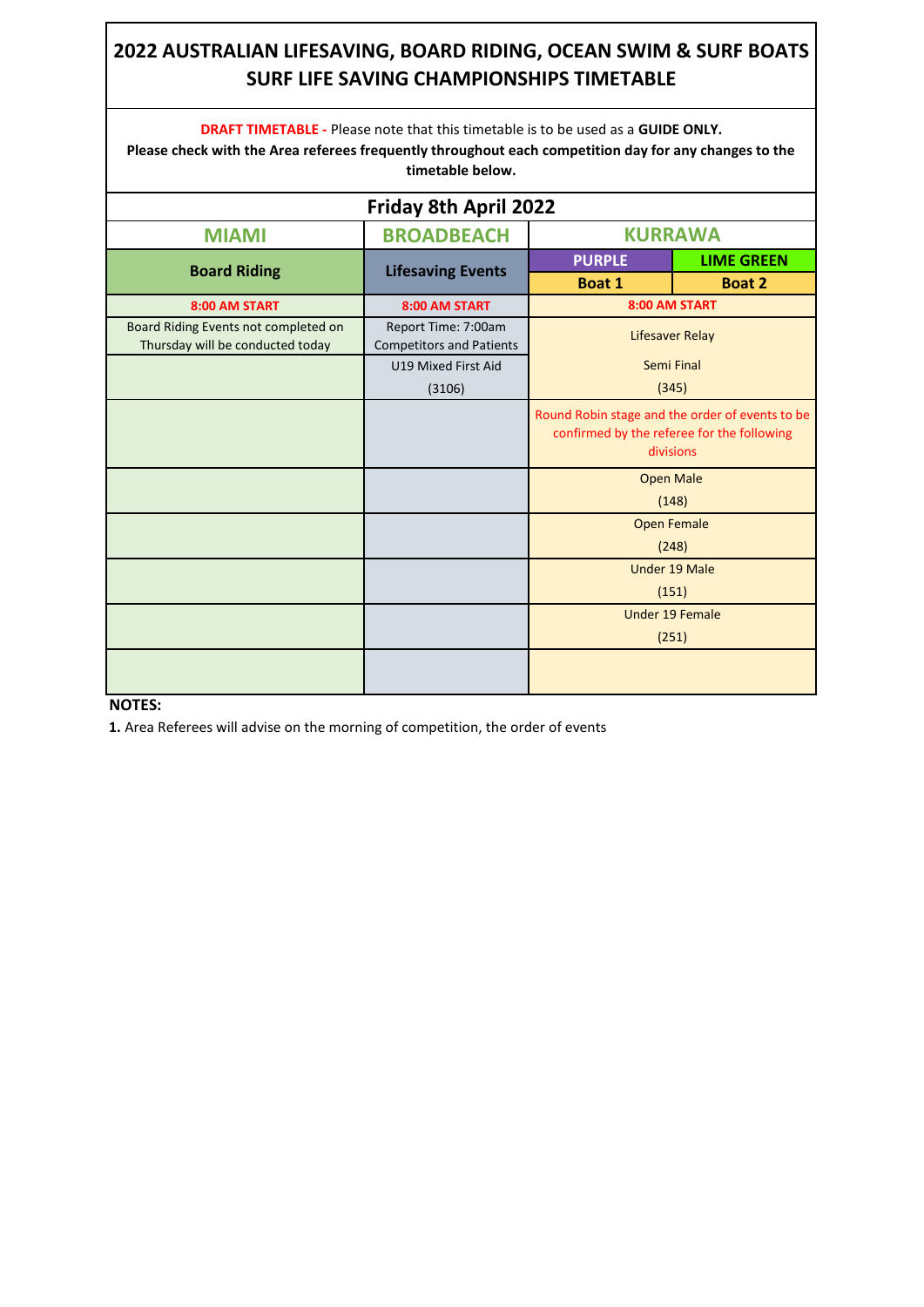| <b>DRAFT TIMETABLE</b> - Please note that this timetable is to be used as a <b>GUIDE ONLY.</b><br>Please check with the Area referees frequently throughout each competition day for any changes to the<br>timetable below. |                                                        |                                                                           |                   |
|-----------------------------------------------------------------------------------------------------------------------------------------------------------------------------------------------------------------------------|--------------------------------------------------------|---------------------------------------------------------------------------|-------------------|
|                                                                                                                                                                                                                             | <b>Saturday 9th April 2022</b>                         |                                                                           |                   |
| <b>MIAMI</b>                                                                                                                                                                                                                | <b>BROADBEACH</b>                                      | <b>KURRAWA</b>                                                            |                   |
| <b>Board Riding</b>                                                                                                                                                                                                         | <b>Lifesaving Events</b>                               | <b>PURPLE</b>                                                             | <b>LIME GREEN</b> |
|                                                                                                                                                                                                                             |                                                        | <b>Boat 1</b>                                                             | <b>Boat 2</b>     |
| <b>NO EVENTS</b>                                                                                                                                                                                                            | 8:00 AM START                                          | 8:00 AM START                                                             |                   |
|                                                                                                                                                                                                                             | Report Time: 7:00am<br><b>Competitors and Patients</b> | 7:30AM Marshall                                                           |                   |
|                                                                                                                                                                                                                             | U17 Mixed First Aid                                    | Boat Relay - Rounds through to Finals                                     |                   |
|                                                                                                                                                                                                                             | (3107)                                                 | (352)                                                                     |                   |
|                                                                                                                                                                                                                             |                                                        | Quarterfinals for all Divisions - Order to be<br>confirmed by the referee |                   |
|                                                                                                                                                                                                                             |                                                        | <b>Male Reserve</b>                                                       |                   |
|                                                                                                                                                                                                                             |                                                        | (149)                                                                     |                   |
|                                                                                                                                                                                                                             |                                                        | <b>Female Reserve</b>                                                     |                   |
|                                                                                                                                                                                                                             |                                                        | (249)                                                                     |                   |
|                                                                                                                                                                                                                             |                                                        | U23 Male                                                                  |                   |
|                                                                                                                                                                                                                             |                                                        | (150)                                                                     |                   |
|                                                                                                                                                                                                                             |                                                        | U23 Female                                                                |                   |
|                                                                                                                                                                                                                             |                                                        | (250)                                                                     |                   |
|                                                                                                                                                                                                                             |                                                        | <b>Open Male</b>                                                          |                   |
|                                                                                                                                                                                                                             |                                                        | (148)                                                                     |                   |
|                                                                                                                                                                                                                             |                                                        | <b>Open Female</b>                                                        |                   |

**(345)**

(248)

U19 Male (151) U19 Female (251) **Lifesaver Relay - FINAL**

**NOTES:**

**1.** Area Referees will advise on the morning of competition, the order of events